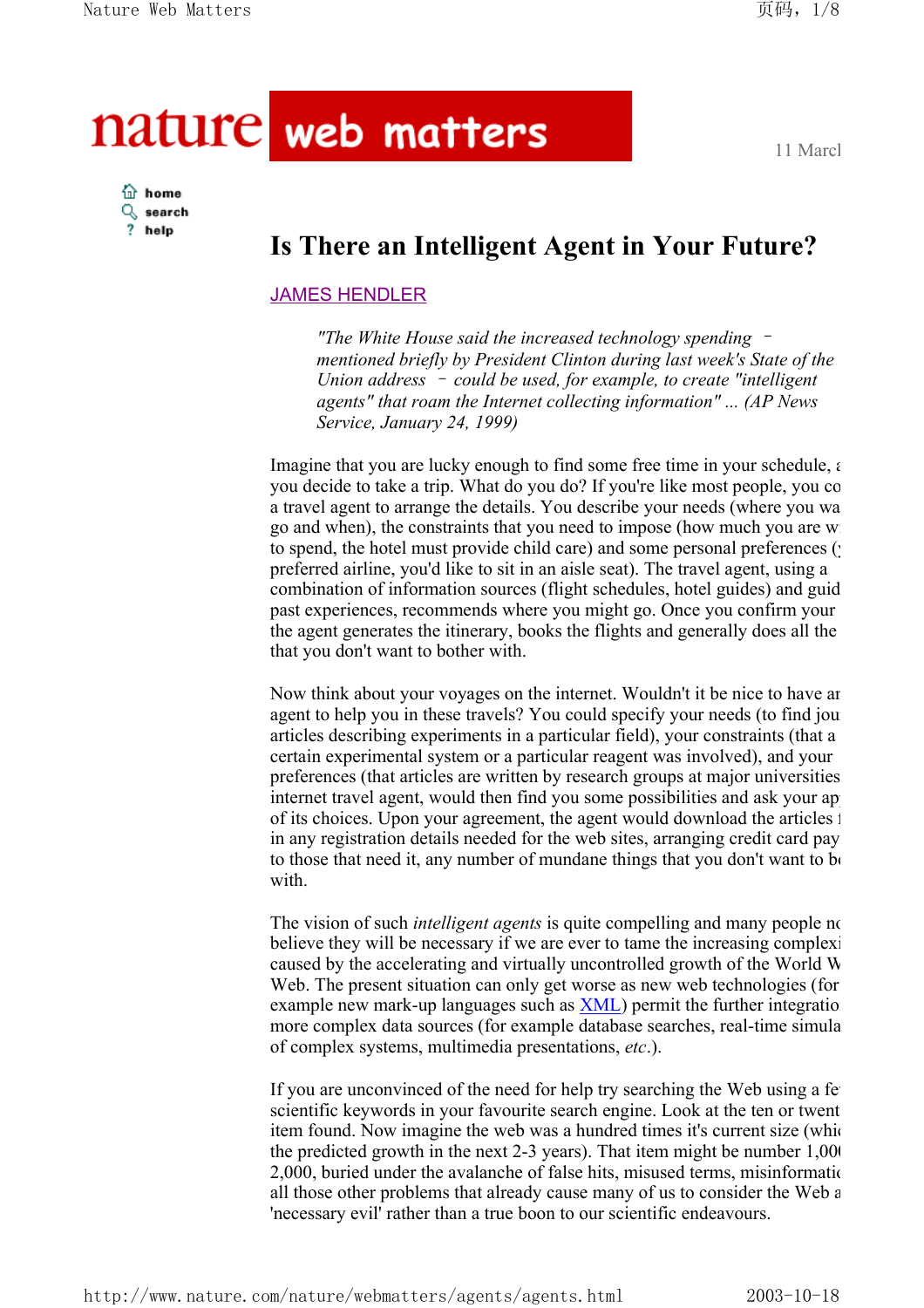At this moment such agents do not exist, despite the great need for their serv There are technical reasons why developing such agents is hard, but consider work is under way to improve the current state of the art.

#### **What makes a good "agent"?**

Returning to the travel agent analogy, what makes a travel agent good as opposing to one you wouldn't want to use?

First, you must be able to communicate with the travel agent. Both you and y agent must speak the same language. Any agent that cannot understand wher want to go or what you want to do there will be of little help to you.

Second, the agent must be able to act as well as suggest. This is the differenc between some sort of travel advisor and a real travel agent. An advisor might you decide where to go, but when you needed to book flights and hotels, rent and all the other minutia that is involved in a trip, you have to do that yourse real travel agent on the other hand can actually do these things for you.

Third, an agent can do things without supervision. Imagine trying to book a l complex trip, through a travel agent which required you to be on the phone w all details were planned and finalized. You'd need to wait while they looked and contacted hotels and airlines, checked with previous travellers whether the enjoyed their trips to the same places, searched through price lists and  $day/d$ . lists, checked with the hotel to see if it was open that day, *etc*. Forget it! Goo travel agents collect some information from you, go off on their own to find options, call you back to suggest and discuss possibilities, take the itinerary y prefer and then go book it.

Finally, a key ability of good travel agents is that they use their experience to you. They don't send you to hotels which other customers have told them we awful. Similarly, if you travel a lot your travel agent should learn about your preferences: which airlines you like, what times you like to fly, what sort of you prefer to rent, all those little things that can make the difference between good and bad trip. But further, the best travel agents learn how much, or how little, you want them to do: some people like to micromanage their entire itin some prefer to let the agents make all the choices, and others like something middle.

#### **The ideal internet agent**

A good internet agent needs these same capabilities. It must be *communicati* able to understand your goals, preferences and constraints. It must be *capabl* able to take options rather than simply provide advice. It must be *autonomou* able to act without the user being in control the whole time. And it should be *adaptive*; able to learn from experience about both its tasks and about its use preferences.

Let's look at each of these in turn, reviewing current research in these areas.

#### <sup>z</sup> **Communicative**

What does it mean to be able to communicate with someone (or somet in the computational case)? Greatly simplifying an issue which has been cornerstone of intellectual thought for many years, useful communicat requires shared knowledge. While this includes knowledge of a langua the words and syntactic structures – it is even more focused on know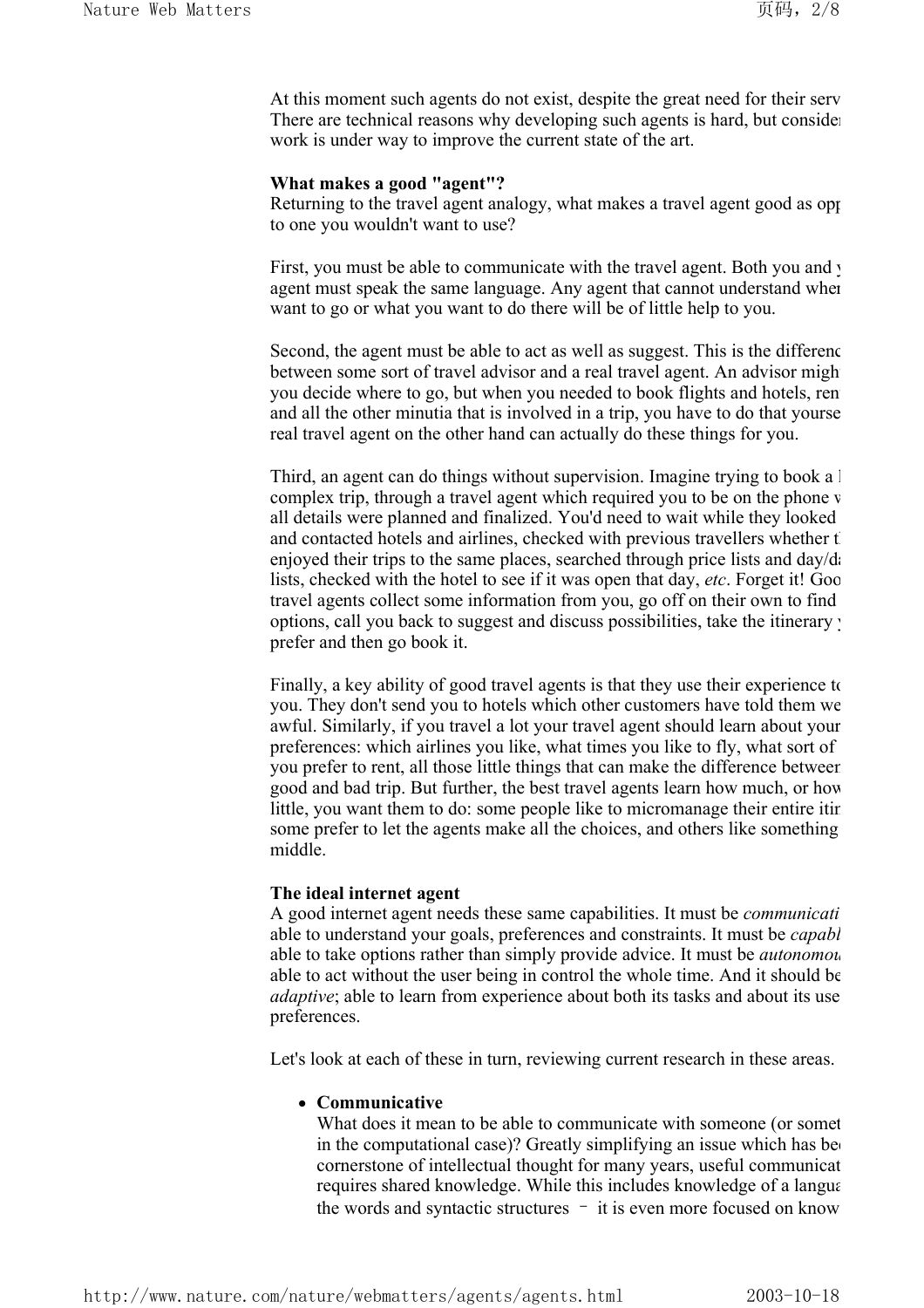about the problem being solved. To deal with a travel agent, you need able to talk about travelling, to interact with a florist you need some knowledge of flowers, and to deal with an internet agent you must sha vocabulary about the area of concern.

A key problem with current search engines is that although based in language, they have no knowledge of the domains of interest. Searching physics papers would be enhanced if the search engine actually 'knew' something about physics (how experiments are performed, which word ambiguous, whether papers are theorerical or empirical, etc.), rather th simply looking for the appearance of key words. Not all squids are superconducting quantum interference devices!

Solutions to this problem usually involve 'ontologies'. While this term part of the technical jargon of artificial intelligence researchers, the ba concept is simple – an ontology is a formal definition of a body of knowledge. The most typical type of ontology used in building agents involves a structural component. Essentially a taxonomy of class and subclass relations coupled with definitions of the relationships between these things.

In addition, the ontologies contain some kinds of 'inference' rules – th can be explicit rules about an item, or they can be 'structural' inference provided by a system. An example of the former might be a rule like " a car, then X has four tires." An example of the latter might be rule lik one thing is part of something else, and that latter thing is itself a comp of an assembly, then the first item is a part of the assembly." (that is, th hubcap is part of a tire, a tire is part of a car, therefore the hubcap is part a car).

As an example of an ontology, consider the one shown at

http://www.cs.umd.edu/projects/plus/SHOE/tse/tseont.html. This onto was developed at the University of Maryland in a joint effort of compu scientists and FDA and veterinary biologists to help in the developmen new tools to interact with information about transmissible spongiform encephalopathies (the most famous being BSE or 'mad-cow disease'). ontology links a number of concepts such as diseases to diseased anim symptoms to diseases, *etc*. It is worth noting that this ontology is far fr complete. It doesn't get down to prions or other deep molecular concep but it does provide key concepts that are being developed for an intern agent that will help users find internet-based information to aid in mak risk-assessment decisions.

If an ontology can be made machine readable, it allows a computer to manipulate the terms used in the ontology, terms that make sense to us who understand this information. The computer doesn't understand thi information, in any deep sense of the term, but it manipulates terms th user understands. This allows for a form of communication between u and computer, which in turn enables the creation of software products, the agents we've been discussing, which can represent the needs, preferences, and constraints of the user. $\frac{1}{2}$ 

#### • Capable

For an agent to be capable, it must be able to take action in some sort of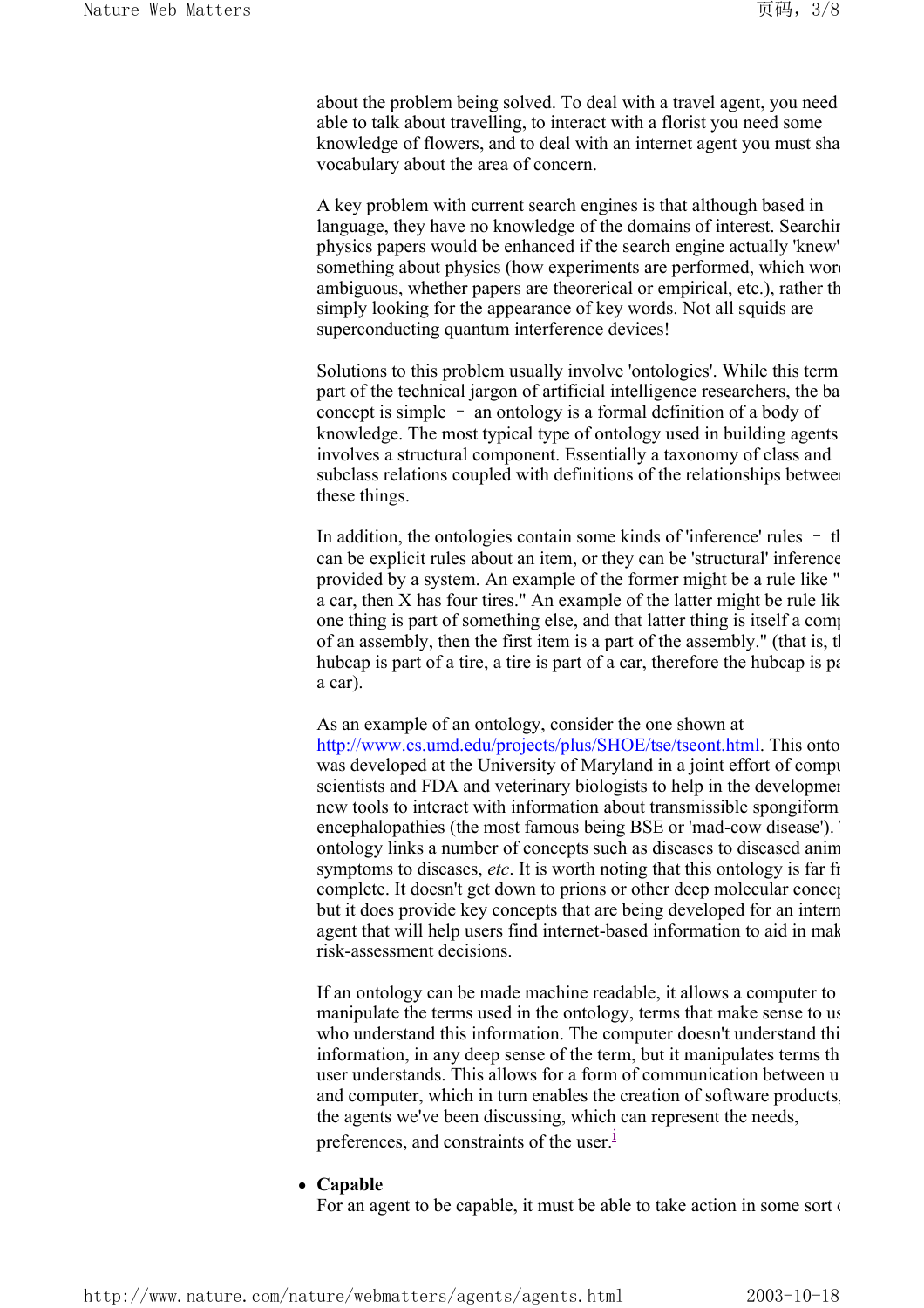world. As mentioned before, the difference between an agent and an advisor, is that the agent not only provides advice, but also provides a service, the ability to do things on the Web without you needing to know details. Unfortunately, the current state of the art is limited by the need know much about the specifics of the internet sources the agent will in with. For example, suppose you want a paper from some particular physical journal, but the journal charges for it. If you want an internet agent to be able to download this paper for you, it would need to know where on t page the price is, where it communicates your credit card number, in w formats the various pieces of information about you need to be put, *etc* fact, this is exactly the information that you would need to use the pag yourself, and the variations from site to site is one of the reasons the cu web is so hard to use.

This is a difficult problem, and many current internet communities are worrying about how to overcome the syntactic issues involved in findi appropriate items on web pages (for example XML). While agreement starting to emerge, a lot of engineering is still to be done to encode information about internet sources and about how to manipulate them. Intelligent agent researchers are watching these developments closely, as the web becomes increasingly 'agent-friendly' more capable agents being developed.

#### <sup>z</sup> **Autonomous**

One of the more contentious issues in the design of human-computer interfaces arises from the contrast between 'direct manipulation' interfa and autonomous agent-based systems (see http://www.acm.org/sigchi/chi97/proceedings/panel/jrm.htm). The proponents of direct manipulation argue that a human should always b control – steering an agent should be like steering a car – you're the you're active the whole time. However, if the software simply provides interface to, for example, an airlines booking facility, the user must ke needs, constraints and preferences in his or her own head.

Software that can help make wiser decisions, but is not capable of doin anything for you or needs constant steering to be effective, may be a u advisor, but falls short of the time saving tool that a true agent would be truly effective internet agent needs to be able to work for the user whe user isn't directly in control. Of course, if the software were too autono this could cause problems. Thus, the key to autonomy is finding the rig level for the task at hand.

Enabling autonomy is a difficult programming task, particularly becau is very dependent on features of the area in which a program is operati travel agent must have very different levels of autonomy than a real es agent. For human agents the level of autonomy is clearly defined, sometimes by law, sometimes by customs that have grown up over ma years. For internet agents it is much less clear (hence the debate descri above). It is even unclear whether the variation among tasks will be hi low for internet agents. It seems unlikely that an agent helping find, or and download physics papers would be much different from one in bio However, the agent helping find biological papers might have very dif constraints than one that visits protein databases to download data. Th paper agent might check with you about costs, but might be given auto to do all the downloading. The database agent might check with you a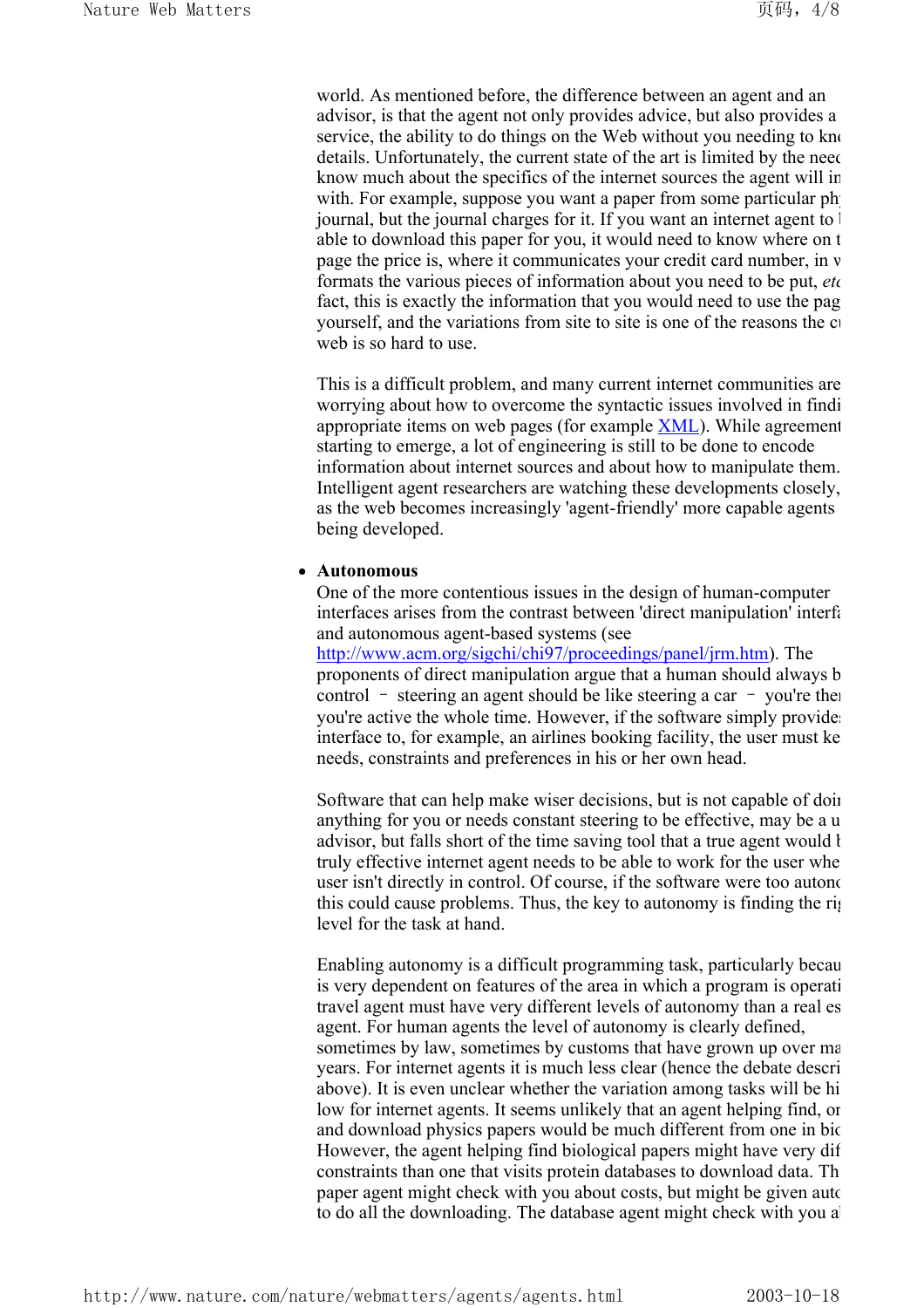downloading (which could fill my entire disk if queried carelessly), bu be concerned about costs for public or low-cost databases. Unfortunate a technology this new, the agents' rules are not established by preceden

One realm being explored is the so-called *mixed-initiative* approach. In systems the internet agent varies its autonomy based on factors like co the resources needed, or other variables the user might wish to control Sometimes, the system is in charge, pre-authorized to make decisions suggest alternatives. Other times, the user is in charge, taking control  $\epsilon$ steering the decision making.

In another sort of mixed-initiative system the agent essentially 'looks of the user's shoulder. Such a system might make suggestions as to which pages to look at next, predict downloads to pre-process so that by the t the user wants to see a particular page it has already been downloaded otherwise take actions directly based on the actions the user is taking w interacting with a browser or other network aware system. Mixed-initi systems could also have the potential to learn a users preferences over and customize its actions accordingly.

#### **•** Adaptive

The best way for a system to find the appropriate level between aiding user and overstepping the bounds of what the user would prefer, is for learn the users' preferences. Similarly, the internet agent with predeterm pages to visit is quite limited. Thus, a truly useful agent should be able adapt its behaviour based on a combination of user feedback and environmental factors. For example, if the agent visits a web site that  $\iota$ longer works, it should learn to stop going there. If the site has change features, the agent should learn the new ones or should ask the user for in reorganizing.

Such adaptive behaviour can be achieved in a number of ways. The sim way is to group users based on some set of features, and then to assum similarity between them. This can work fairly easily. A new user can f a questionnaire that allows the system (using a statistical clustering algorithm) to figure out to which cluster of other users this user belong Preferences associated with that group are then assumed to work for th user.

As an example, a now defunct movie finder site used to ask the user to on a scale of 1-10 each of ten movies. The users' results were then clus with others who answered the questions in a similar way. That informationwas then used for new movie recommendations. Members would enter preferences on other movies, and that would be used to provide 'advice movie choices to others in the same group. A similar technique has be used at a number of sites that sell various commercial products $\mathbf{u}$ .

Other forms of machine learning techniques are also being explored fo Internet use. One particularly clever application attempts to learn to recognize web advertisements and to strip them from sites (http://www.cs.ucd.ie/staff/nick/research/ae/ for more information and relevant literature citations). Other applications range over a wide vari learning techniques and web behaviours, far too many to review here. Several interesting examples of learning agents have been developed by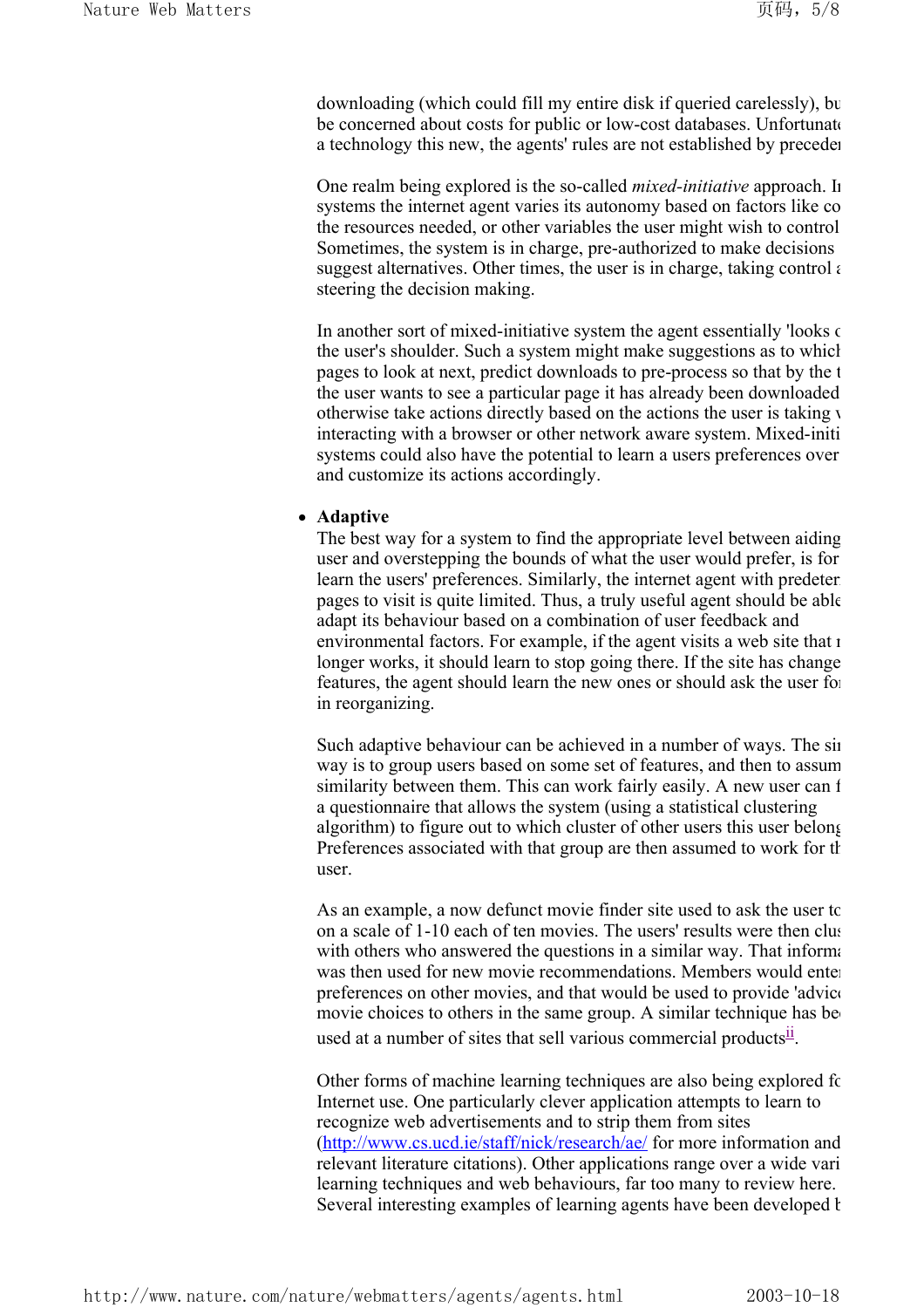Carnegie-Mellon University's Text Learning Group (http://www.cs.cmu.edu/afs/cs/project/theo-4/textlearning/www/index.html; other pointers to research in this area can be found at a number of the "agents resource sites" linked to this article).

#### **What is the state of the art in agent design?**

To build agents with the desired capabilities is a challenge the computer scie research community is now attacking – but what is the state of the art today bad news is that the sort of internet agents I've been describing so far are few far between – usually running in research labs and not robust enough for ex use. The good news is that many of the components to build such agents are beginning to move beyond research exercises and it is not hard to imagine su agents coming into common use in the next few years. However, there are st number of limiting factors that must be overcome before scientists will be routinely using internet agents to augment their search, downloading and oth research needs.

Building autonomy into web agents is not the limiting factor. This capability even particularly difficult given that modern web-based computer languages Java™ now provide numerous 'class libraries' aimed at providing such applications. In fact, in my undergraduate computer science classes I often h students write such agents as a final project. Using simple tool sets, the stude are able to build agents that wander the web looking for particular concepts a suggesting to the user some web sites to look at. While nice demonstrations, however, these systems are still too limited for use by scientists in commerci applications.

The key limiting factor at present is the difficulty of building and maintainin ontologies for web use. The most basic need in interacting with an agent is a language in which to communicate. While it is possible to 'fake' these seman (with the program reacting appropriately to keywords, for example), an agen is truly useful must have a lot of knowledge about the problem being solved. travel agent doesn't know about geography (Where is the Caribbean?), transportation (What airlines go there?), lodging (Is that a good hotel?), econ (Can I afford to stay there?), *etc*. then we cannot easily communicate our nee the internet agent doesn't understand the area in which it must work (molecu biology, particle physics, *etc*.), it is not able to find appropriate resources any better than current keyword based approaches<sup>111</sup>.

#### **Organizing ontologies**

Unfortunately, building these ontologies is a daunting task, especially as extremely detailed knowledge is needed to provide truly useful searches. Eve when produced such ontologies must be brought to the web in a machine rea form. A further problem arises in a trade-off between the depth of the ontolo and the difficulty in encoding the knowledge. Thus, the SHOE system descri above (http://www.cs.umd.edu/projects/plus/SHOE), is aimed at being writte edited by scientific experts without specialized computer science training; bu currently provides a relatively shallow ontology. Other research groups, for example the Knowledge Sharing Laboratory at Stanford University (http://www.ksl.stanford.edu/currentproj.html), are developing more comple ontologies that encode deeper knowledge. However, these approaches requir knowledge of artificial intelligence knowledge representation techniques, something that isn't in the typical training of the average scientist.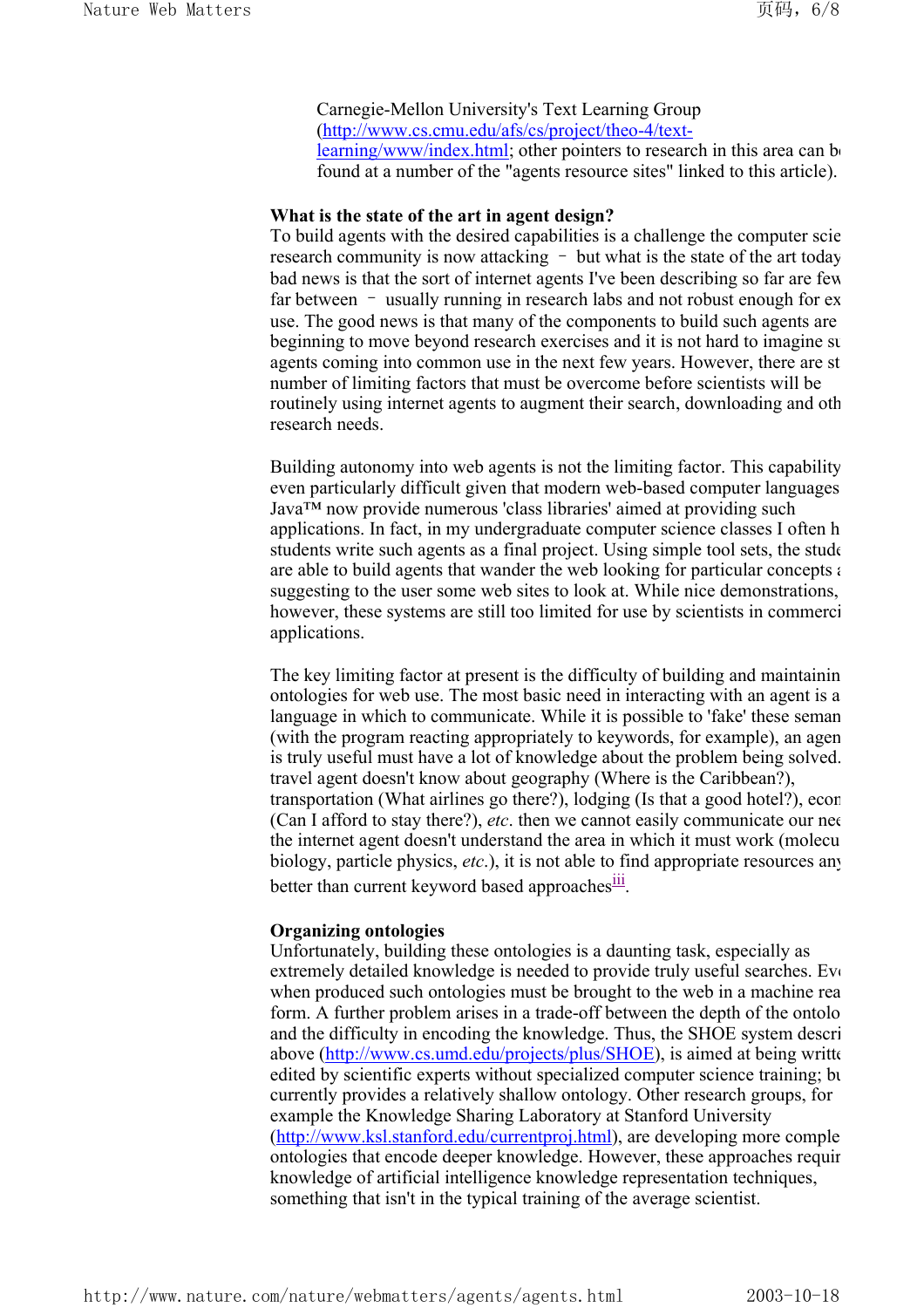It is worth noting that major efforts are underway to overcome these problem to develop new tools for creating ontologies and/or bringing them to the web High Performance Knowledge Base Initiative, sponsored by the US Defense Advanced Research Projects Agency is one example (see

http://www.teknowledge.com:80/HPKB/ for more info). Thus, there is reaso believe that as the current set of web tools (like SHOE) get more capable, an the high end tools (like those at KSL) become more accessible, the bottlenec developing ontologies will be overcome.

Improvement is also being seen in the effort to make agents more capable. No forces are now driving online journals and other scientific content providers explore the greater use of agent-based systems. Current search engines, using keyword based techniques, are inadequate for providing the detailed sort of searches needed by the scientific community. Further, XML and other advan web languages are being used to organize scientific material, making it easie web agents to find key aspects of scientific documents (these can be as simple author names and affiliations or as complex as identifying components in sequences described in figures). These languages also make it easier for agen become 'capable' as they can more clearly identify what payment is required, information is needed for downloads, *etc*.

The area of agent-based systems is a hot one. We have the technology to bui software agents that are communicative, capable, autonomous and adaptive key behaviours needed to help make our internet journeys more fruitful. The limiting factors in building such systems are being overcome, and new approximation are emerging from information technology research laboratories around the v In short, if you're not now using agent-based technology, don't worry, you so will be

#### **Agent research sites**

As with most hot topics on the web, there are many sites which describe wor agent-based systems. The following are some links that may be useful in lear more about research in this area:

- The UMBC Agent Web http://www.cs.umbc.edu/agents/
- The National Research Council of Canada Agent resource list http://ai.iit.nrc.ca/subjects/Agents.html
- The French "@gency" Frontpage http://hoegaarden.jutc3.unicaen.fr bin/pywiki
- The European Community Agentlink project http://www.agentlink.
- In addition, a number web sites also describe interesting research in ag based systems. As well as those directly cited in above, some others th usually up to date and include demonstrations are
- The University of Washington "Softbots" Project http://www.cs.washington.edu/research/projects/softbots/www/softbot
- The MIT Media Laboratory Agents Research group http://agents.www.media.mit.edu/groups/agents/
- The Ariadne Project at the Information Sciences Institute  $$ www.isi.edu/ariadne

(Please note, as with all other web pages, the quality of the pages above is variable and chan The above are starting pages that point to many useful web sites, but no endorsement of the